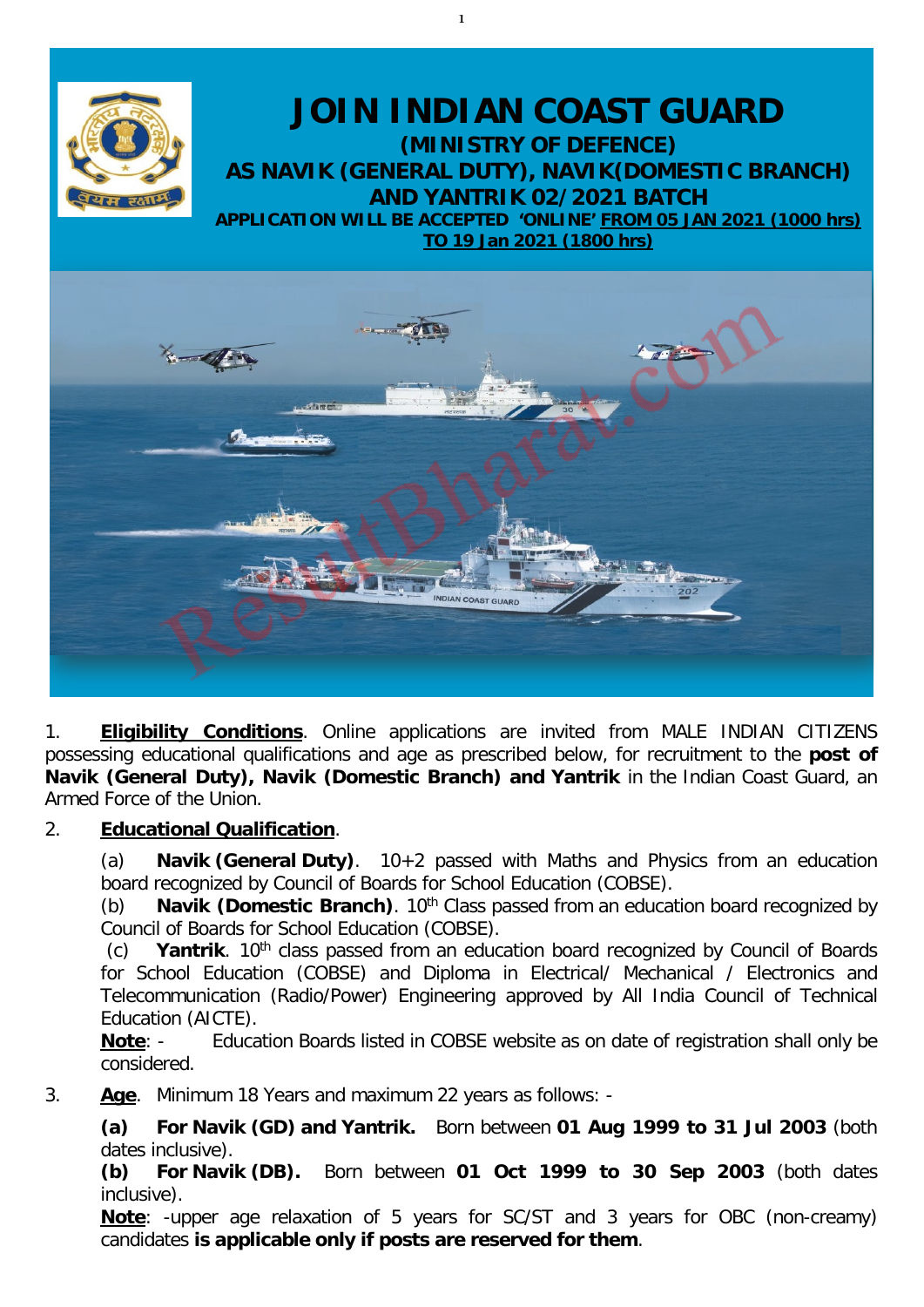4. **Vacancy**. The number of post for category wise recruitment are as follows: -

| <b>Post</b>                    | UR(GEN) | <b>EWS</b> | <b>OBC</b> | <b>ST</b> | <b>SC</b> | Total   |
|--------------------------------|---------|------------|------------|-----------|-----------|---------|
| <b>Navik (General Duty)</b>    | 114     | 33         | 83         |           | 23        | 260     |
| <b>Navik (Domestic Branch)</b> | 22      |            |            |           |           | 50      |
| <b>Yantrik (Mechanical)</b>    | 13      |            |            |           |           | ر-<br>ب |
| <b>Yantrik (Electrical)</b>    |         |            |            |           |           |         |
| <b>Yantrik (Electronics)</b>   |         |            |            |           |           |         |

**Note:** (a) These vacancies are tentative and may change depending on availability of training slots.

(b) For simplicity, Yantrik (Electronics & Tele Communication (Radio/Power)) will be referred as Yantrik (Electronics) in the advertisement.

(c) Even if there is no vacancy reserved for SC/ST/OBC(non-creamy)/ EWS category candidates, such candidates can still apply. However, they will not be eligible for any age and passing marks concession/relaxation etc. SC/ST candidates are exempt from payment of application fee even in such case.

5. **Selection Procedure**:- The selection of recruits is based on an all India order of merit on their performance in Stage-I, II, III & IV(explained in detail below) and the number of vacancies available for the post. Clearing of Stage-I, II, III, IV and satisfactory performance in training is compulsory for recruitment in ICG. All candidates will be compulsorily subjected to biometric, photo identification and document verification during stage-I, II, III & IV of the selection procedure. The details of various stages are as follows:

## **(A) Stage- I –Written Examination**

(a) The candidate has to take following tests depending on post applied:-

| SI.   | <b>Post Applied</b>   | <b>Written Test</b> | <b>Passing Marks</b>                            | <b>Remarks</b>                                           |
|-------|-----------------------|---------------------|-------------------------------------------------|----------------------------------------------------------|
| (i)   | Navik (DB)            | Section I           | 30 (UR/EWS/ OBC)<br>27 (for SC/ST)              |                                                          |
| (ii)  | Navik (GD)            | Section $(I+II)$    | $30+20=50$ (UR/ EWS/ OBC)<br>$27+17=44$ (SC/ST) | Passing in section I and II<br>separately is compulsory  |
| (iii) | Yantrik (Electrical)  | Section (I+III)     | $30+20=50$ (UR/ EWS/ OBC)<br>$27+17=44$ (SC/ST) | Passing in section I and III<br>separately is compulsory |
| (iv)  | Yantrik (Electronics) | Section $(I+IV)$    | $30+20=50$ (UR/ EWS/ OBC)<br>$27+17=44$ (SC/ST) | Passing in section I and IV<br>separately is compulsory  |
| (v)   | Yantrik (Mechanical)  | Section $(I+V)$     | $30+20=50$ (UR/ EWS/ OBC)<br>$27+17=44$ (SC/ST) | Passing in section I and V<br>separately is compulsory   |

(b) The details of various section of written exam are as follows: -

| SI.   | Of<br><b>Name</b> | <b>Details</b><br><b>of</b> | Subject wise     | <b>Passing</b>   | <b>Syllabus</b>           |
|-------|-------------------|-----------------------------|------------------|------------------|---------------------------|
|       | Examination       | Examination                 | allocation of    | <b>Marks</b>     |                           |
|       |                   |                             | <b>Questions</b> |                  |                           |
| (i)   | Section I         | Maximum Marks - 60          | Maths $-20$      | 30 (UR/EWS/ OBC  | $10^{\text{th}}$<br>Class |
|       |                   | Time $-45$ mins.            | Science - 10     | category)        | Syllabus                  |
|       |                   | Total<br>of I<br>no.        | English $-15$    | 27 (for<br>SC/ST |                           |
|       |                   | Questions $-60$             | Reasoning-10     | category)        |                           |
|       |                   |                             | $GK - 5$         |                  |                           |
| (ii)  | Section II        | Maximum Marks - 50          | Maths $-25$      | 20 (UR/EWS/ OBC  | Class 12th                |
|       |                   | Time $-30$ mins.            | Physics-25       | category)        | Maths &                   |
|       |                   | Total no. of                |                  | 17 (for SC/ST    | Physics                   |
|       |                   | Questions - 50              |                  | category)        | Syllabus                  |
| (iii) | Section III       | Maximum Marks - 50          | Electrical       | 20 (UR/EWS/ OBC  | Diploma Level             |
|       |                   | Time $-30$ mins.            | Engineering - 50 | category)        | Electrical                |
|       |                   | Total no. of                |                  | 17 (for SC/ST    | Engineering               |
|       |                   | Questions - 50              |                  | category)        | syllabus                  |
| (iv)  | Section IV        | Maximum Marks - 50          | Electronics      | 20 (UR/EWS/ OBC  | Diploma Level             |
|       |                   | Time $-30$ mins.            | Engineering - 50 | category)        | Electronics               |
|       |                   | Total no. of                |                  | 17 (for SC/ST    | Engineering               |
|       |                   | Questions - 50              |                  | category)        | syllabus                  |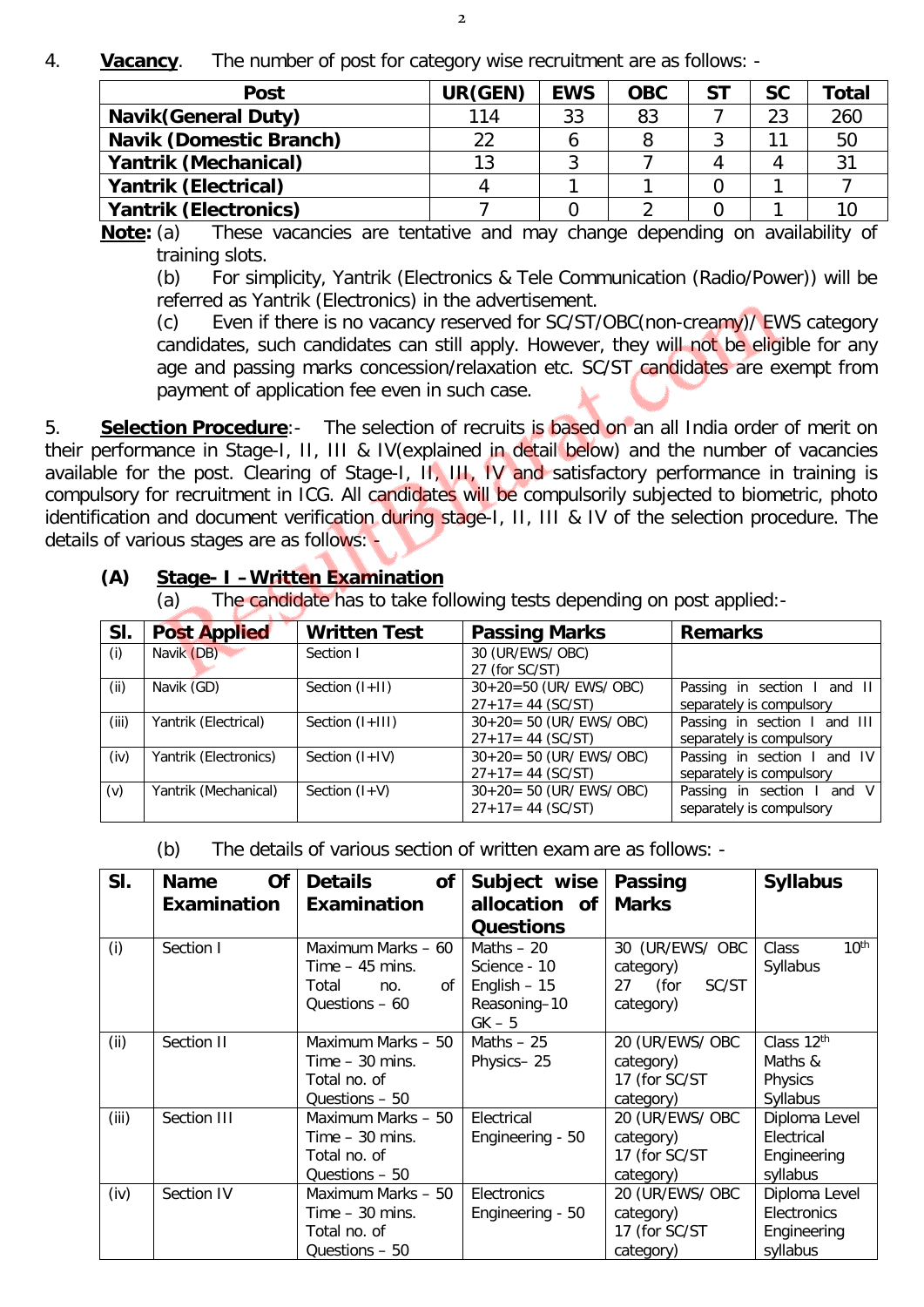| (v) | Section V | Maximum Marks – 50 | Mechanical       | 20 (UR/EWS/ OBC | Diploma Level |
|-----|-----------|--------------------|------------------|-----------------|---------------|
|     |           | Time $-30$ mins.   | Engineering - 50 | category)       | Mechanical    |
|     |           | Total no. of       |                  | 17 (for SC/ST)  | Engineering   |
|     |           | Questions - 50     |                  | category)       | syllabus      |

**Note** – (i) The question paper for section I, II, III, IV & V will be objective type with four options. The candidate has to choose the correct option. There is no negative marking in the written examination test. The detailed syllabus for section I, II, III, IV & V is available on ICG website.

(ii) Tie Breaking Rule in Merit - In case of two or more candidates having the same marks in stage I then the tie will be broken in steps as follows (wherever tie is broken next stage will not be proceeded): -

(aa) Candidate scoring more marks in section –I {applicable only for Navik (GD) and Yantrik and not for Navik (DB)}.

(ab) Candidate scoring more aggregate percentage in qualifying exam (10th class for Navik (DB), 12th Class for Navik (GD) and diploma for Yantrik) as per the post applied.

(ac) Candidate older in age will be higher in merit.

**(B) STAGE-II** - Based on the performance in the Computer Based Online Examination, a merit list will be prepared and e-admit card for stage-II will be issued as per the vacancies available and ratio decided by ICG. If the candidate is shortlisted for stage-II then he will be required to upload additional documents as mentioned at Para 6 (c) (iv) & Para 6 (c) (v). E-admit card for stage-II will not be generated till the additional documents are uploaded by the candidates within a time period as mentioned on ICG website. The duration of Stage – II will be from 1 to 2 days. Stage- II involves following test which are only qualifying in nature i.e. either Pass or Fail: -

(a) **Physical Fitness Test**(pass/fail). Candidates undergoing PFT will do so at their own risk. All candidates are advised to be in possession of sport rig (Shoe, T-shirt, Trouser etc). The PFT consists of:-

- $(i)$  1.6 Km run to be completed in 7 minutes.
- (ii) 20 Squat ups (Uthak Baithak).
- (iii) 10 Push-up.

All three test of PFT are to be carried out in continuity without any break. Any break in the three test will lead to failing the PFT

(b) **Document verification (Pass/fail)**. All the information provided in the online application has to match with all the original documents like grade X/XII/ Diploma mark sheet/photo Identity card/caste certificate/individual subject and aggregate marks. Any inconsistency in all the documents and application with respect to "name, date of birth, parent's name, percentage of marks, validity of documents, caste certificate details etc." will lead to failure in document verification and the candidature will be cancelled. **The date of issue of all documents has to be the closing date of application or any date prior to closing date of application**. **The validity of all the uploaded documents has to be at least up to 31 Oct 21. In case of any mismatch of information provided in the application form, document uploaded (at online application stage-I and II) and original documents produced for physical verification at Stage-II then the candidature will be cancelled.**

(c) **Re-assessment of Inconsistent Performers (Pass/fail) –** Inconsistent Performers are those candidates whose percentage scored in online examination is 30% or more than the percentage secured in the qualifying board/ diploma examination. {E.g. If a Navik (GD) candidate scores 110 marks (Section I – 60 &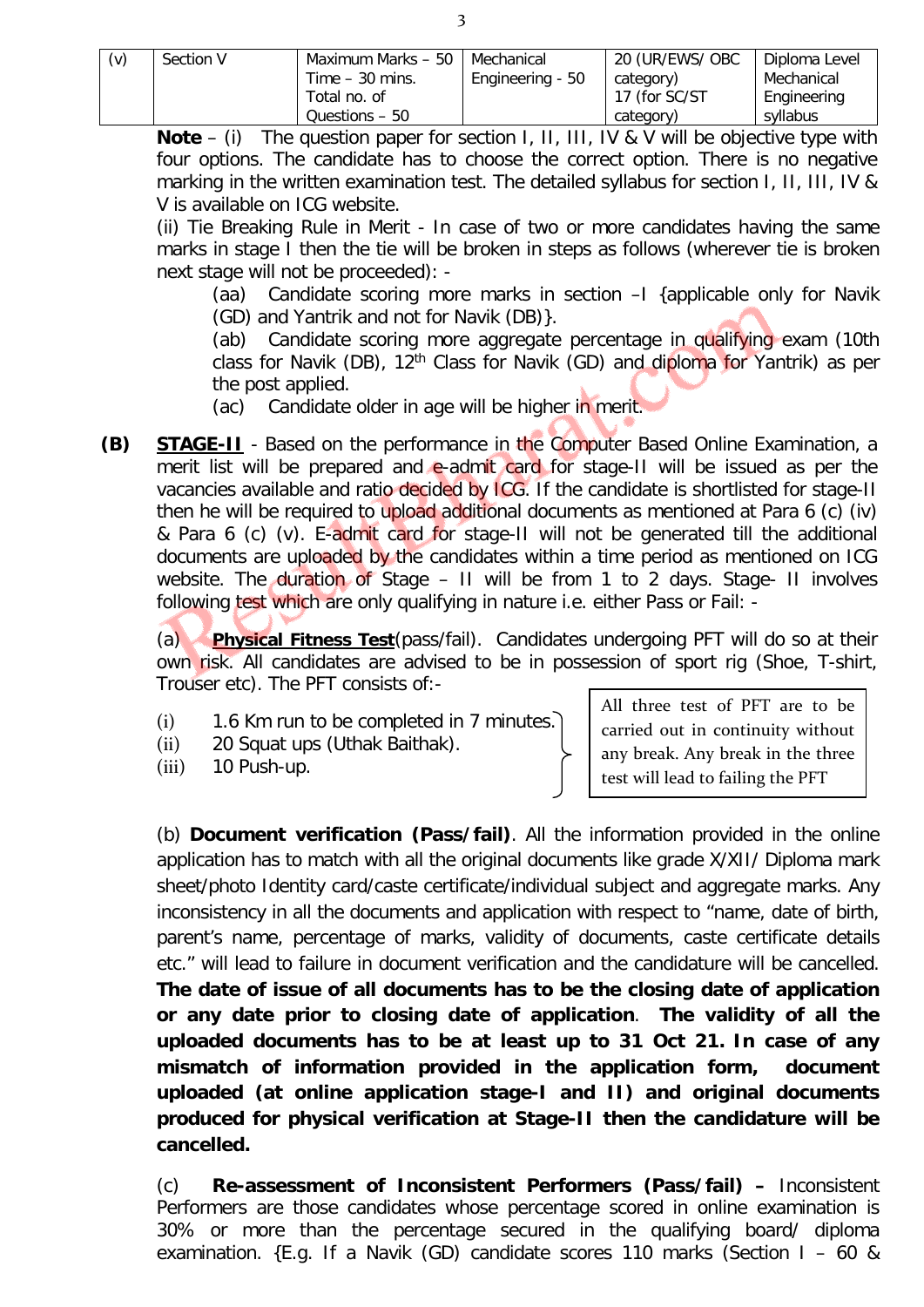Section II – 50) thereby securing 100% marks in written examination. If the aggregate percentage of the candidate in  $12<sup>th</sup>$  class is 70% or less than 70% then the candidate is inconsistent performer}. There will be additional Written Examination for inconsistent performers. This test will be held after qualifying PFT/Document verification for only inconsistent performer. **This test is only of passing marks** and will be similar to the written examination at Stage-I. The marks scored in this re-test will have no bearing on the final merit as the merit will be decided only on the written examination of Stage-I. However, if the candidate fails to pass this re-assessment written examination then he will be declared disqualified/ fail and his candidature will be cancelled.

(d) **Initial Medicals Examination**. (Pass/Fail) – The medical officer may put the candidates as permanently unfit or temporarily unfit. The candidate can appeal on the finding of the initial medical examination. The appeal medical to be completed "within 21 days if permanently unfit" or "within 42 days if temporarily unfit" after completion of initial medicals. No further review/appeal is permissible if declared unfit/fail in appeal medicals. No other Medical fitness certificate other than that of the specialist opinion in a military hospital is admissible during appeal medical. The validity of initial medical is only upto 6 months. The candidate will be required to undergo another initial medical examination if the recruitment process is delayed due to any unforeseen event like COVID pandemic or any other circumstances.

**(C) STAGE – III** - Based on the performance in Stage-I & Stage-II, an all India merit list will be prepared and e-admit card for stage-III (final medicals at INS Chilka) will be issued as per the vacancies available and ratio decided by ICG. The duration of Stage-III is 1 to 2 days. Stage-III involves following: -

(a) **Document verification (Pass/fail)**. All the information provided in the online application has to match with all the original documents like grade X/XII/ Diploma mark sheet/photo Identity card/caste certificate/individual subject and aggregate marks. Any inconsistency in all the documents and application with respect to "name, date of birth, parent's name, percentage of marks, validity of documents, caste certificate details etc." will lead to failure in document verification and the candidature will be cancelled. **The date of issue of all documents has to be the closing date of application or any date prior to closing date of application**. The validity of all the uploaded documents has to be at least up to 31 Oct 21.**The candidate can be failed in document verification in stage-III even if he is pass during document verification at stage-II**. **In case of any mismatch of information provided in the application form, document uploaded (at online application stage-I and II) and original documents produced for physical verification at Stage-III then the candidature will be cancelled.**

(b) **Final Medicals at INS Chilka** {Review Medicals as part of Final Medical **(pass/fail)**}**.** Final Medical Examination of all selected candidates will be done at INS Chilka. Candidates, who are not found medically fit in the final medical examination at INS Chilka, will NOT be enrolled for training. "An Appeal" is permitted for medically unfit candidates after the final enrolment medical examination at INS Chilka and will be given an opportunity to appeal against the findings if they so desire at a Military Hospital as decided by the Coast Guard within a maximum period of 21 days or as decided by INS Chilka. The candidate will travel to the selected Military Hospital and back on their own expense for Appeal Medical Examination.

(c) **Submission of original document, police verification and other associated forms**. All the candidates are to submit original documents, police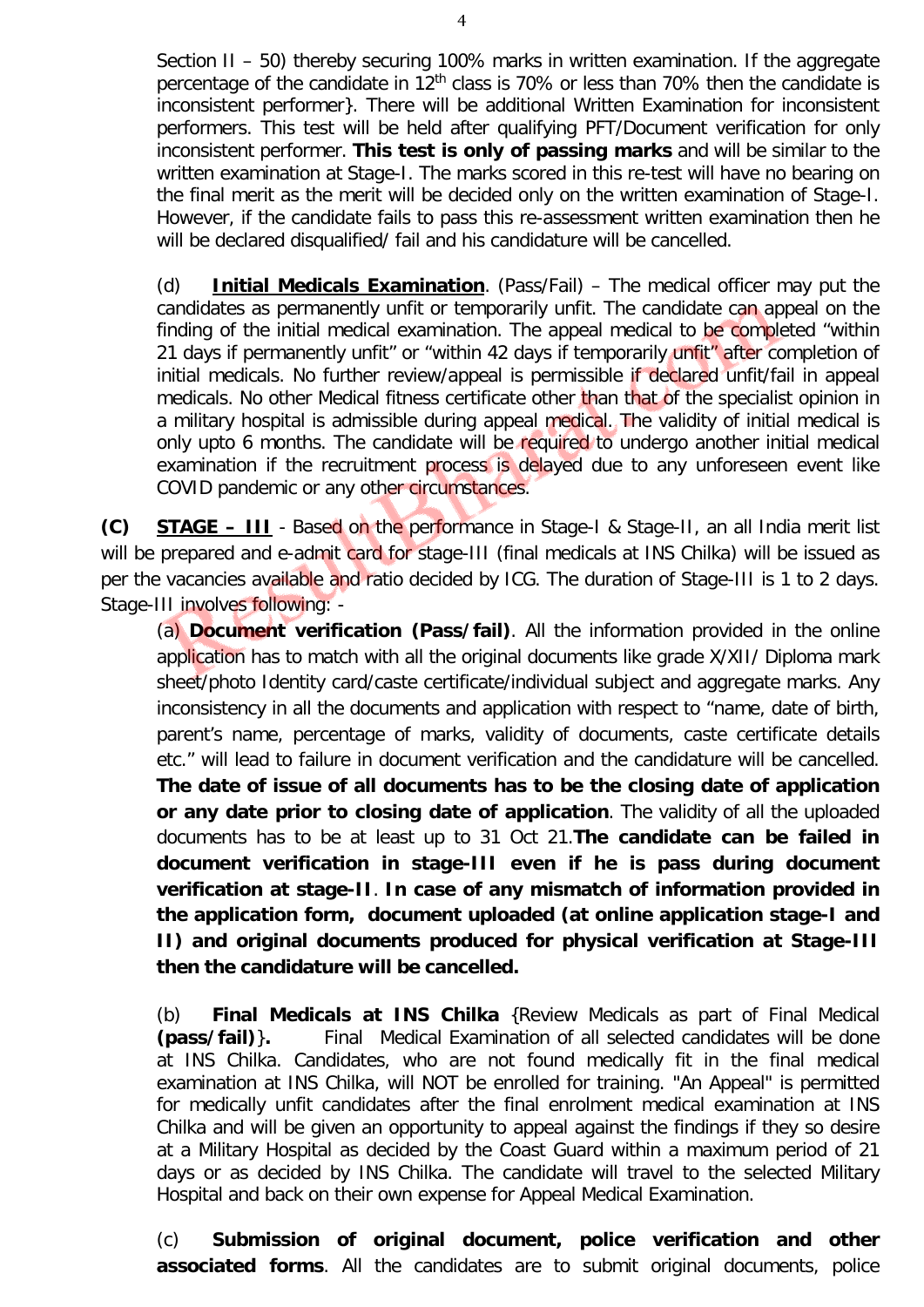verification forms and other associated forms along with the e-admit card of Stage-III. Candidates should be in possession of police verification from either place of domicile or place of present residence. Candidates without the verified police verification reports or reports or reports with adverse comments will not be eligible for enrollment. The format for the police verification form can also be downloaded from the website [https://joinindiancoastguard.cdac.in](https://joinindiancoastguard.cdac.in/)

**(D) STAGE–IV**–The candidates are to submit all the original documents and verification of all original documents through boards/universities/state government will be carried out by Indian Coast Guard. Candidate will be terminated from service if the documents are reported as not genuine by respective boards/universities/state government.

## 6. **How to Apply**.

(a) Applications will be accepted **'Online only' from 05 JAN 2021 (1000 hrs) TO 19 Jan 2021 (1800 hrs)**. Candidates are to logon to **[https://joinindiancoastguard.cdac.in](https://joinindiancoastguard.cdac.in/)** and follow the instructions for registering yourself with e-mail ID/mobile number. The candidates are to ensure validity of e-mail and mobile number at least up to 31 December 2021.

(b) The candidate can apply for only **one post i.e either Navik (DB) or Navik (GD) or Yantrik (Mechanical) or Yantrik (Electrical) or Yantrik (Electronics) in one cycle**. The candidature of candidate will be cancelled if multiple applications are applied by the candidate for more than one post in response to this advertisement. Online application will be further scrutinised for eligibility and may be rejected at any stage if found ineligible in any respect. For any query regarding application, the candidate can contact through e-mail at [icgcell@cdac.in](mailto:icgcell@cdac.in) and telephone no - 020-25503108 / 020-25503109

(c) **Documents to be uploaded in the application**. The candidates will be required to upload documents in two phases. Few documents are required at the online application stage and few are required to be uploaded if shortlisted for stage II. The candidates are to scan the original documents (neither photocopy nor self-attested photocopy is to be scanned) as applicable for the post applied and upload in the online application.

(i) **Compulsory Documents to be uploaded by all candidates during online application: -** (aa) Passport size recent colour photograph (taken not before November 2020) (front portrait in light background without head gear except for Sikhs). The photographs is to taken with candidate holding a black slate in front of his chest with his name and date of photograph taken, clearly written on it with white chalk in capital letters. (ab) Candidate's scanned signature image. (ac) Scanned Clear Left-Hand Thumb Impression Image (ad) Date of Birth Certificate (10<sup>th</sup> class mark sheet or Birth Certificate in English or Hindi) (ae) Photo Identity proof (Adhaar Card or Voter ID or Passport or PAN Card or Driving License) (af) 10<sup>th</sup> class mark sheet (ag) 10<sup>th</sup> class Certificate (ah) EWS/ SC/ ST/ OBC (non-creamy layer) Certificate (if applicable) (aj) Scanned Signature of Parent (Father/Mother) or Guardian if the candidate applying is less than 18 years of age (ak) Candidates handwritten declaration (al) Service Certificate/ NOC if candidate is serving CG Personnel or a civilian ICG.

(ii) **Additional documents to be uploaded by Navik (GD) candidates only during online application:** - (aa) 12<sup>th</sup> class Marksheet (ab) 12<sup>th</sup> class Certificate

(iii) **Additional documents to be uploaded by Yantrik (Mechanical, Electrical and Electronics) candidates only during online application: - (aa)** 12<sup>th</sup> class Marksheet (if completed) (ab) 12<sup>th</sup> class Certificate (if completed)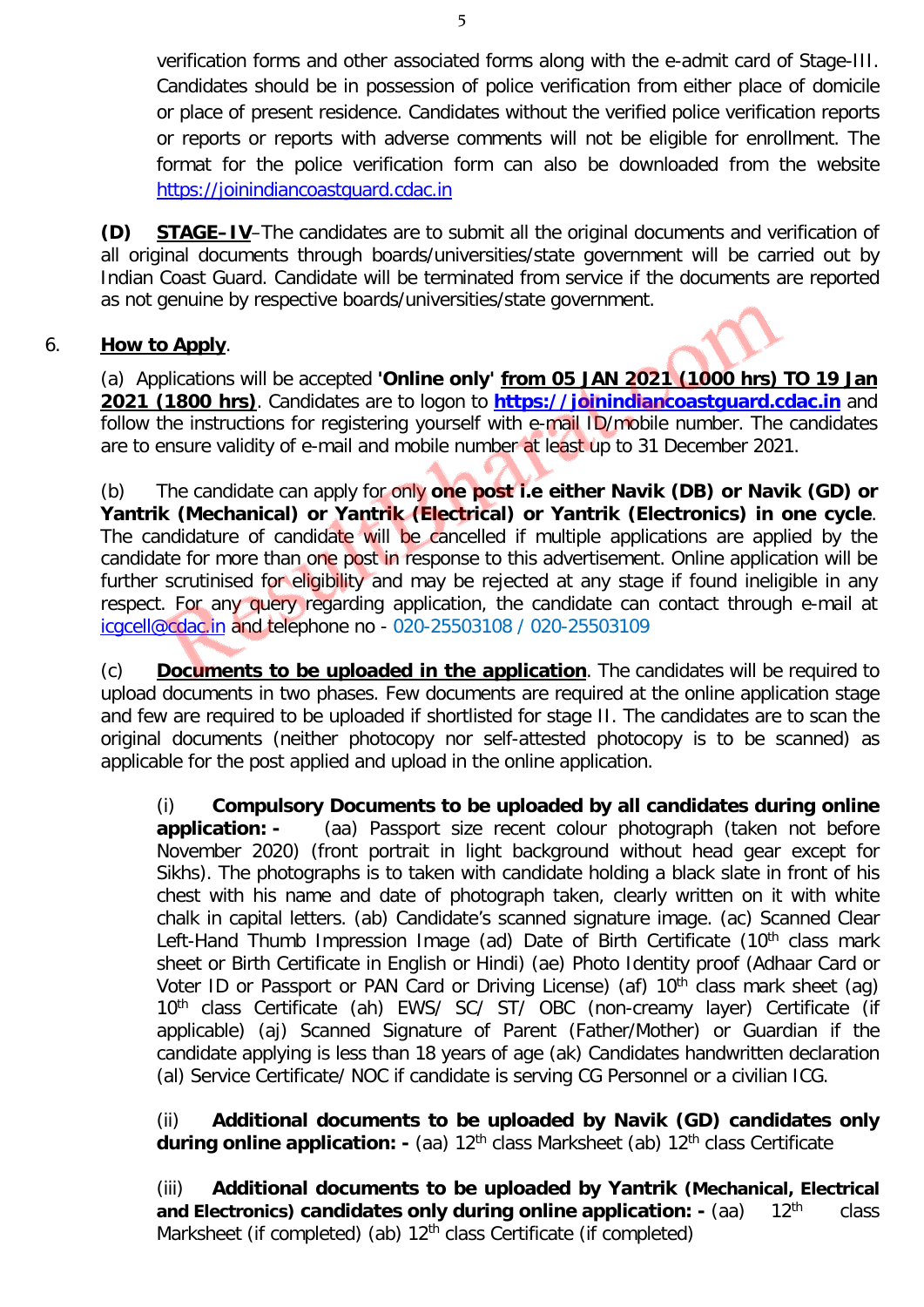(iv) **Documents to be uploaded if shortlisted for Stage II** – If the candidate is shortlisted for Stage II of the recruitment procedure, then he will be required to upload following certificates as per the post applied: -

(aa) **All Candidates**: - (aaa) Formula for conversion of CGPA/ Grade into percentage for class 10,if applicable (aab) NOC from Govt Organization if the candidate is employed (aac) Additional mark sheet for class 10 (if applicable)<br>(ab) **Navik (GD) candidates:** - (aaa) Formula for conversion of CG

(ab) **Navik (GD) candidates: -** (aaa) Formula for conversion of CGPA/ Grade into percentage for class 12 (if applicable) (aab) Additional marksheet for

class 12 (if applicable)<br>(ac) **Yantrik candidates**: -(ac) **Yantrik candidates**: - (aaa) Formula for conversion of CGPA/ Grade into percentage for class 12 (if applicable) (aab) Additional marksheet for class 12 (if applicable) (aac) Marksheet of all years/ semesters of diploma (aad) Formula for conversion of CGPA/ Grade into percentage for diploma (aae) Diploma Passing Certificate.

(v) **List of Optional documents to be uploaded by candidates if shortlisted for stage-II:-** (aa) Sports Certificate as per proficiency/achievement with respect to selected game (ab) Death Certificate of deceased Coast Guard personnel (if the candidate is ward of CG personnel) whose death is not attributable to service, if applicable (ac) Death Certificate of deceased Coast Guard personnel (if the candidate is ward of CG personnel) whose death is attributable to service, if applicable (ad) NCC Certificate ('A'/ 'B'/ 'C'), if applicable.

**Note –** (aa) In case of SC/ ST/ OBC (Non Creamy)/ EWS applicants, availing their respective quota then either current or permanent address of online application should be same as the address mentioned in caste/category certificate (SC, ST & OBC (Non-Creamy)). EWS certificate shall be as per **Govt. of India format (No other format will be entertained).** (Format available on ICG website). Further OBC (Non creamy layer) certificate of candidates should be as per the format for appointment for post under the Govt. of India and should bear QR/bar code for subsequent online verification. The format of the OBC (Non Creamy) certificate is available on ICG website. **(No other format will be entertained)**. Any other format will lead to cancelation of candidature.

(ab) The size of all the documents to be uploaded has to be between 10kb to 100kb.

(ac) THE DATE OF ISSUE OF ALL UPLOADED DOCUMENTS (SC/ ST/OBC (NON-CREAMY)/ EWS/ MARK SHEETS/ EDUCATION CERTIFICATES) HAS TO BE 19 JAN 2021 OR ANY DATE PRIOR TO 19 JAN 2021 AND THE VALIDITY OF ALL THE DOCUMENTS HAS TO BE AT LEAST UP TO 31 OCT 21 DURING DOCUMENT VERIFICATION.

(ad) All Documents uploaded must be in Hindi or English. Candidate to upload both original and English translation of document if the document is in any language other than English or Hindi.

(d) **Examination fee**. Candidates (except SC/ST candidates, who are exempted from payment of fee) are required to pay a fee of **Rs. 250/-(Rupees Two hundred fifty only)** through online mode by using net banking or by using Visa/ Master/ Maestro/ Rupay Credit/ Debit Card/ UPI. **Admit card will be issued for the examination only to those candidates who have successfully paid the examination fee and who are entitled for waiver of examination fee**.

**Note:-** (i) Fee once paid shall not be refunded under any circumstances nor can the fee be held in reserve for any other examination or selection.

(ii) Candidates from SC/ST category are entitled for waiver of examination fee. Candidates are liable to be discharged/ rejected at any stage of recruitment/ training if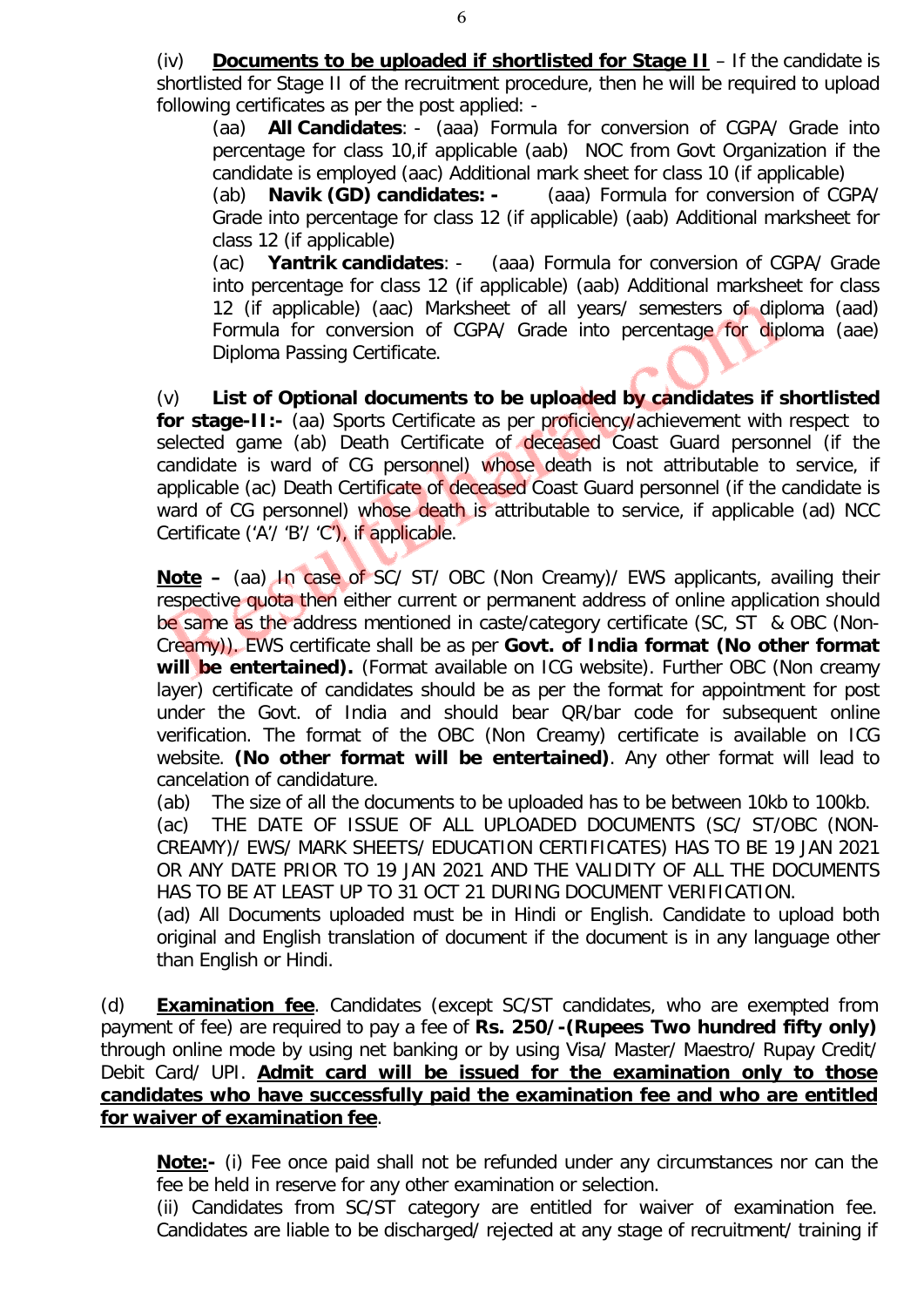it is found that false SC/ST certificate has been produced to claim waiver of examination fee/ other concessions as applicable.

(iii) In case candidate has made an online payment of fee and money has been deducted from your account (i.e. unsuccessful payment), Please check whether fees is auto refunded to the transaction originating account or please wait for 15 working days for automatic refund of money to your account and check transaction status in originating account.

(iv) If multiple payments are received from a candidate against single application, then that will be refunded back to the originating account after closing of registration and re-conciliation of all payment records.

(e) **Examination City**– The candidate is to give five preferences for examination city in the application for stage-I & II process.

(f) **Instructions to SC/ST candidates regarding choice for examination city**. **The**  first choice for examination city for SC/ST candidates has to be within 30 Km from their place of current address from where the candidate will appear for exam. If no "examination city" is within 30 Km from the current address then the nearest "examination city" from current address has to be the first choice of the candidate.

(g) Indian Coast Guard reserve the right to allot examination city for stage-I (written examination) and stage-II (PFT/Medical) which may or may not be as per the choice of the candidate.

## 7. **Tentative schedule for examination and downloading e-admit card. The tentative dates for examination are as follows:-**

| Cadre     | <b>Tentative Dates For Examination</b> |                          |                    |  |  |
|-----------|----------------------------------------|--------------------------|--------------------|--|--|
|           | Stage-I                                | Stage-II                 | Stage-III& IV      |  |  |
| Navik(GD) | Mid/End March 2021                     | End April/Early May 2021 | Early August 2021  |  |  |
| Navik(DB) | Mid/End March 2021                     | End April/Early May 2021 | Early October 2021 |  |  |
| Yantrik   | Mid/End March 2021                     | End April/Early May 2021 | Early August 2021  |  |  |

**Note**–ICG website will announce the date when e-admit cards are available for download for stage-I, II & III. Candidates are directed to regularly visit the website and login to download the e-admit card for various stages. No e-mail will be sent to candidates regarding "when the e-admit card will be available for download". Examination city will be displayed in candidate's login at least 10 days prior to stage-I. The E-admit card with exact Examination Centre address will be available in Candidate login and email will be sent on registered email id only 02-03 days prior to examination. Failure to download the e-admit card and non-reporting for various recruitment stages will lead to cancellation of candidature. **ICG will not be responsible if the candidate fails to regularly check the important recruitment communication on website regarding downloading of e-admit card for stage-I, II & III**.

8. **Result declaration**. The result of each stage of selection procedure from stage-I to stage-III can be accessed by login to the candidates account on ICG website. The result of the online examination at stage-I will be announced tentatively within 20 days.

## 9. **List of Documents required at each stage**.

**Stage I** – (a) Coloured printout of E-admit card (Stage-I) (b) Photo ID card as mentioned on application (c) SC/ST candidates to bring original caste certificate and 02 photocopy of self-attested SC/ST certificate, original train/bus ticket, cancelled cheque leaf for NEFT payment and travel form downloaded from website for claiming TA.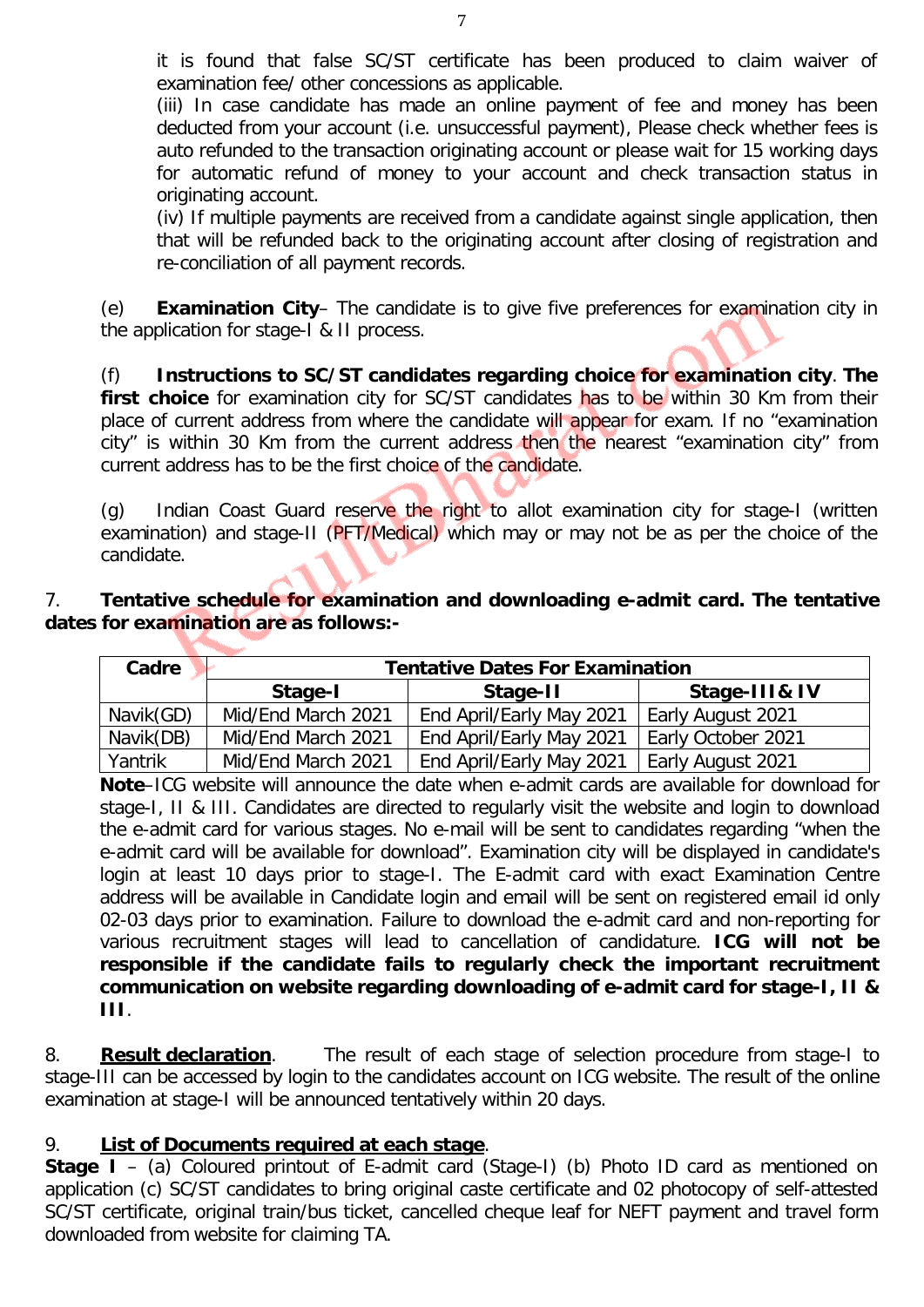**Stage II** –(a) Coloured printout of "Online application, e-admit card of Stage-I & II" (b)Photo ID card as mentioned on application (c) original documents as submitted in the application form and candidates login after being shortlisted for Stage II (d) 03 photo copies of all original documents duly self-attested (e) 20 in nos. passport size colour photograph as submitted in application (f) NOC in original and 4 self-attested photocopy from the employer for candidates presently serving in any government organization (if applicable).

**Stage III** –(a) Coloured printout of "Online application, Stage-I, II & III of e-admit card" (b) original documents as submitted in the application form and candidates login after being shortlisted for Stage II (c) 03 photo copies of all original documents duly self-attested (d) 30 in nos. passport size colour photograph as submitted in application (e)Colour photographs of specification 3.5 cms x 2.5 cms with blue background – (10 nos) (f)Parental willingness certificate - (one copy original & 02 Xerox copies)(g) Police verification certificate - (one copy original & 02 Xerox copies)(h)Family particular certificate - (one copy original & 02 Xerox copies) (i) Character certificate - (one copy original & 02 Xerox copies) (j) Willingness certificate - (one copy original & 02 Xerox copies) (k) Attestation form (with cadre name) – (03 copies original) (I) Aadhaar card - (one copy original & 07 Xerox copies) (m) Pan card - (one copy original & 07 Xerox copies). (n) NOC in original and 4 selfattested photocopy from the employer for candidates presently serving in any government organisation (if applicable). (p) Photo Id-Card as mentioned in application.

**Note** – (i) The format of Sl (f) to Sl (k) of Stage-III is available on ICG website.

(ii) **Failure to submit above documents during stage I, II & III (except sl(c) stage-I and Sl. (l) & (m) of Stage III) will lead to cancellation of candidature**. **SC/ ST/ OBC (non-creamy)/ EWS certificate has to be provided always if applicable.**

(iii) All photocopies are to be self-attested by signature. The photocopies should also have the details of name and the roll no. of the candidate.

## 10. **Medical Standards**.

(a) Medical examination will be conducted by authorized **Military Doctors** as per medical standard prescribed in current regulations applicable to Enrolled Personnel on entry.

(b) **Height**. Minimum height 157 cms. Height standards may be reduced by upto 05 cms below 157 cms for candidates having domicile of Assam, Nagaland, Mizoram, Meghalaya, Arunachal Pradesh, Manipur, Tripura, Garhwal, Sikkim and Andaman and Nicobar Islands. Height standards may be reduced by upto 02 cms for candidates having domicile of Lakshadweep.

- (c) **Chest**. Should be well proportioned. Minimum expansion 5 cms.
- (d) **Weight**. Proportionate to height and age +10percentage acceptable.
- (e) **Hearing**. Normal.

**Note: (i) Candidates are advised to get their ears cleaned for wax and tartar removed from teeth prior to medical examination.**

**(ii) The candidates claiming height relaxation are to submit domicile certificate to the medical officer. Failure to submit the domicile certificate will lead to non-waiver of height relaxation.**

(f) **Tattoo**. Permanent body tattoos are not permitted on any part of the body. However, certain concessions are permitted to candidates belonging to tribal areas communities as declared by the Govt. of India. For other candidates, permanent body tattoos are only permitted on inner face of forearms i.e. from inside of elbow to the wrist and on the reverse side of palm/back (dorsal) side of hand. Details in this regard are available on the Indian Coast Guard Recruitment website **[https://joinindiancoastguard.cdac.in](https://joinindiancoastguard.cdac.in/)**

**Note**: Candidates with above Medical standards are only to appear for the selection. No waiver will be given for the above standards. The Coast Guard order on medical standard of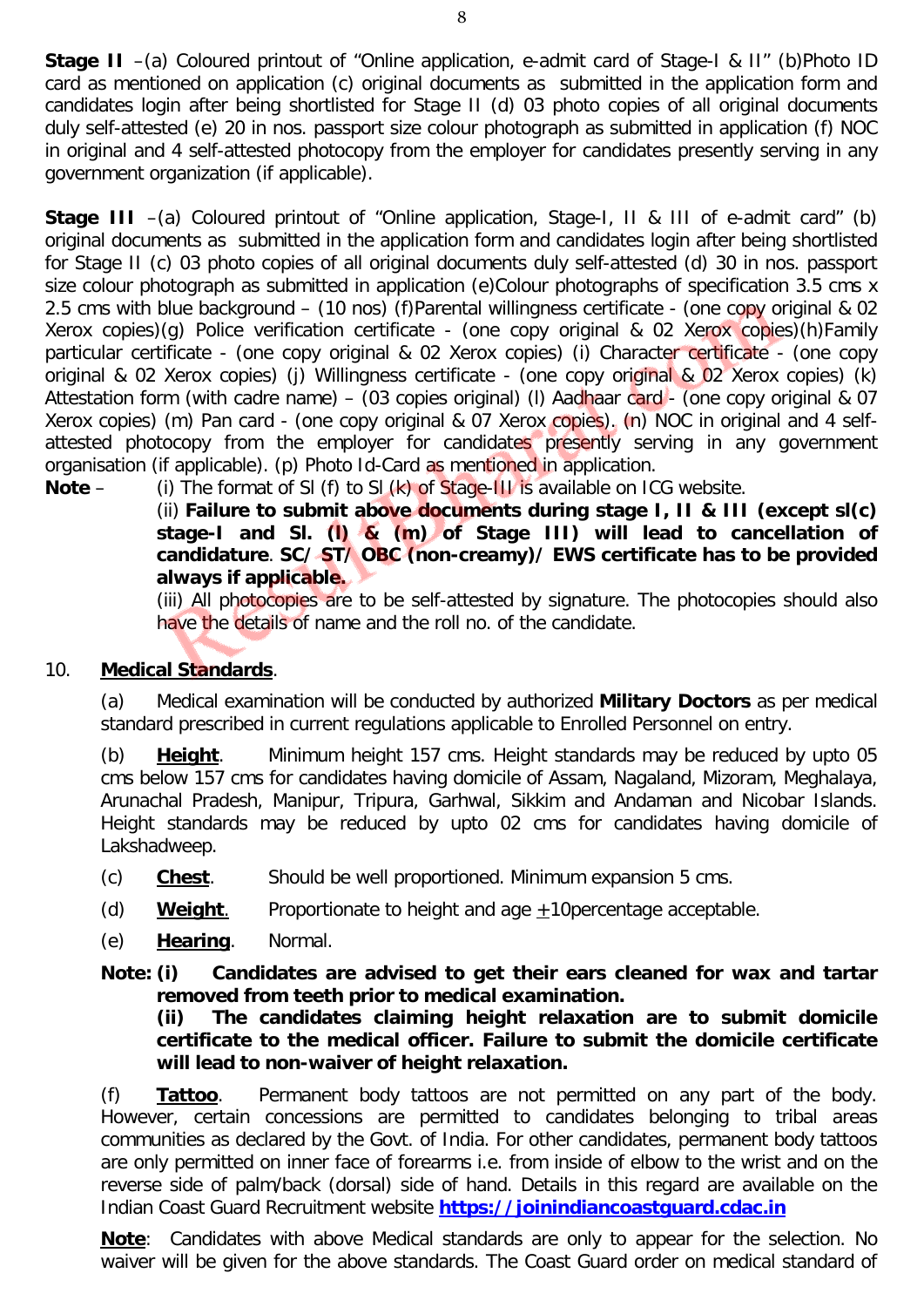Naviks (GD/DB) & Yantrik will be the final authority. Applicants declared permanent medically unfit by any Armed Forces Hospital in previous recruitment for the same entry in Indian Coast Guard are advised not to apply.

11. **Training**. The basic training for **Navik (General Duty) and Yantrik** will commence in **Aug 2021** and **Navik (Domestic Branch)** in **Oct 2021**at INS Chilka followed by sea training and professional training in the allotted trade. Branch/trade will be allocated as per the requirement of service and performance during basic training. Naviks (GD/DB)/Yantriks are liable to be discharged as UNSUITABLE if their progress (including academic) or conduct is unsatisfactory at any time during training. Trainees are also liable to be discharged at any stage of training if their online application or the documents are found to be falsified at the stage of recruitment.

## 12. **General Guidelines**.

(a) Candidates withdrawn on disciplinary grounds from any other service training establishments are not eligible to appear.

(b) Candidates should not have been arrested, convicted or have pending criminal charges in any court of law. Candidates facing criminal proceedings are debarred from applying in response to this advertisement.

#### (c) **All original certificates and mark sheets produced at the time of Stage II will be returned to candidate post verification**. **All original certificates and mark sheets produced at the time of Stage III will be retained by ICG if cleared stage III or returned to candidate post verification if declared fail.**

(d) The candidate's selection pertaining to a particular batch is valid for that batch only. Qualified candidates whose names do not appear in the final select list cannot claim admission for the next batch. These candidates will have to undergo the selection procedure afresh provided that they meet the eligibility criteria for the fresh batch.

(e) Applications received by post will not be accepted.

(f) E-admit card for Stage III will be forwarded only to candidates clearing initial medical at stage II and standing in merit as per vacancies. Such candidates will be required to reach the training establishment INS Chilka at their own expense. Unsuccessful candidates will not be intimated separately.

(g) **No enquiry will be entertained regarding recruitment/enrolment for this batch after 31 Dec 2021**.

(h) Indiscipline activities including copying/malpractice etc. during the testing procedures will also result in disqualification. The decision of ICG would be final and binding on all the candidates with regard to copying/malpractice.

(i) **The application and the original documents will be further scrutinised for eligibility prior to enrolment and may be rejected if found not eligible in any respect at any stage of recruitment and even after induction in service**.

## (j) **Candidates from "Open Schools" institutes not recognized by AICTE/ COBSE are not eligible**.

(k) Examination city will be allocated to candidate as per preferences given in the application and who have successfully submitted the application by making successful payment (except SC/ST candidates, who are exempted from payment of fee). In case of more number of candidates applying for one examination city, Coast Guard reserves the right to allocate to any other examination city which may or may not be in the candidate preference list.

(l) Coast Guard reserves the right to cancel examination at one centre and shift the examination to another date and centre.

(m) Coast Guard reserve the right to cancel the entire recruitment of this batch at any stage of the recruitment process without assigning any reason.

(n) Use of Mobile phones and other electronic gadgets are not permitted during examination. Coast Guard considers such possession as adopting unfair means. If any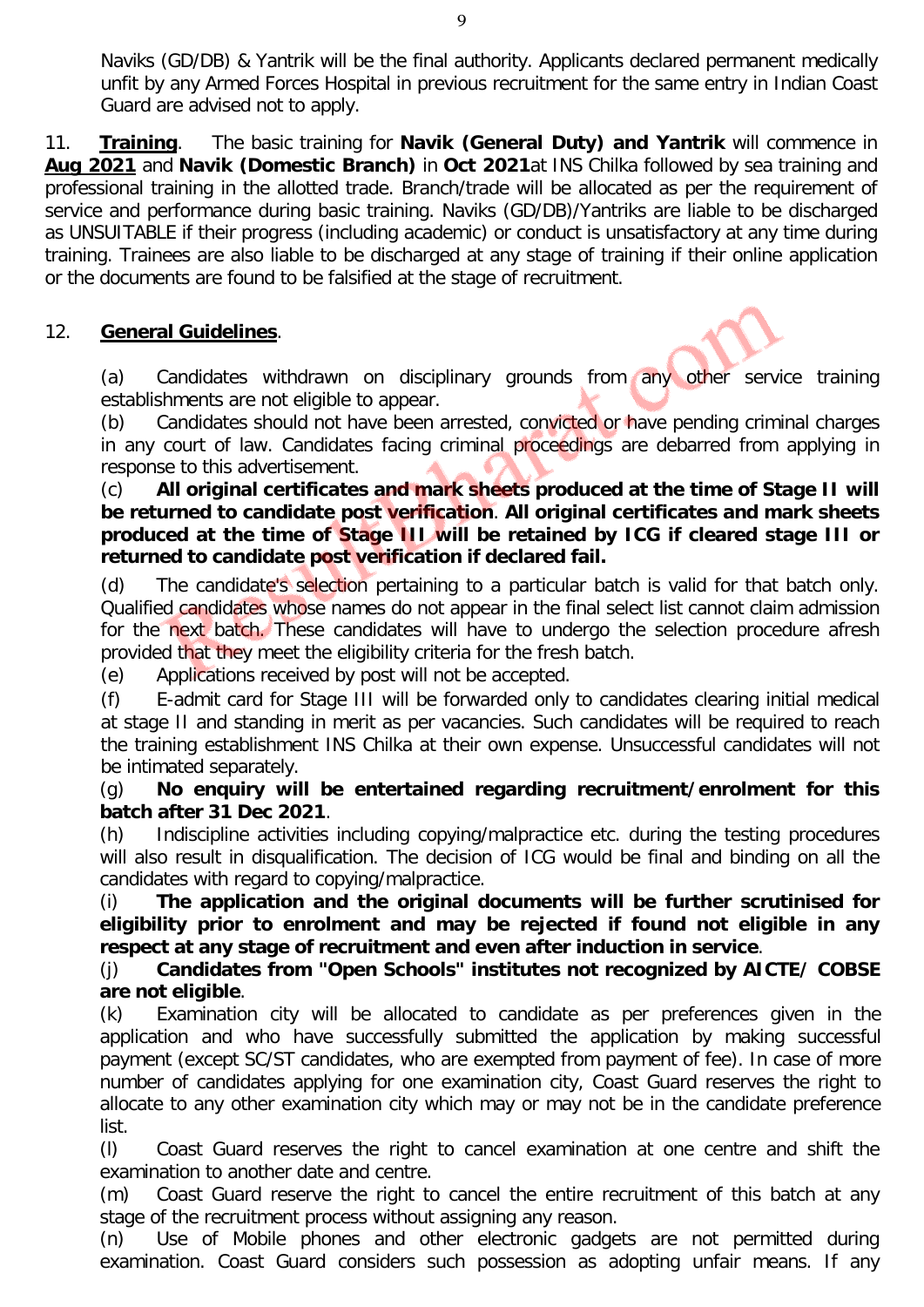candidate is caught with Mobile, Bluetooth, any kind of scanning equipment etc. during Stage I, II & III then his candidature will be cancelled and immediately action as per law including filling FIR will be initiated.

(o) Coast Guard cannot guarantee the safe keeping of any electronic devices. Candidate will not be allowed to go to toilet or leave examination venue/ hall for any reasons after the commencement of the written examination.

(p) All candidates will be frisked prior entering into examination venue.

(q) All candidates are requested to be watchful and immediately bring to notice of invigilator of any suspicious action by any of the candidates.

(r) Candidates must have valid e-mail ID and mobile no. for successful online registration. The communication by ICG with the candidate will be only through e-mail, SMS on mobile and ICG website. Candidates are directed to check the ICG website and e-mail regularly for any change in recruitment schedule. Failure to regularly check the e-mail and ICG website may lead to non-reporting for various recruitment stages by the candidate and the candidature will be cancelled. **No response on the e-mail & update as published on ICG recruitment website will lead to cancellation of candidature. ICG will not be responsible if the candidate fails to regularly check the important recruitment communication through e-mail and website.**

(s) Candidates are to fill the online application form with due care as no changes are allowed in the application after submission.

(t) Candidates are directed to fill the caste details (SC/ST/OBC (Non-Creamy)/EWS) as applicable with due care as no changes are allowed after submission of application. In the past few candidates declaring the caste wrongly in the application form requested Coast Guard to permit them to appear in the written examination as general candidate. This is not permitted on the ground of false declaration by the candidates in the application form and leads to cancellation of the candidature at any stage of the recruitment process and even after induction in the service.

(u) Candidates are strongly advised to apply well in time without waiting for the last date for the submission of online application form.

(v) Failure to report on the date and time as mentioned on the e-admit card for Stage-I, II & III will lead to cancellation of candidature.

(w) Indian Coast Guard takes impersonation very seriously during the recruitment process. FIR/criminal proceedings will be initiated against both the applicant and the proxy candidate.

(y) No candidate should misbehave in any manner or create disorderly scene in examination premises. Candidate misbehaving in any manner will be debarred from appearing in the current and future examination of ICG. The decision of the Indian Coast Guard as to the eligibility or otherwise of a candidate for admission to the online examination (Stage-I), PFT/reassessment test/ initial medical (Stage-II), Final medical at INS Chilka (Stage-III), Verification of original documents (Stage-IV) shall be final and binding on the candidate.

(z) Indian Coast Guard does not assume any responsibility for the candidates not being able to submit their applications within the last date or on account of any other reason beyond the control of Indian Coast Guard.

(aa) The candidates should note that their admission to the examination will be purely provisional based on the information given by them in the Application Form. This will be subject to verification of all the eligibility conditions by Indian Coast Guard. The mere fact that an Admit Card has been issued to a candidate, will not imply that his/her candidature has been finally cleared by Indian Coast Guard or that entries made by the candidate in his/her application for the Preliminary examination have been accepted by Indian Coast Guard as true and correct. Candidates may note that the Indian Coast Guard takes up the verification of eligibility conditions of a candidate, with reference to original documents, only after the candidate has qualified for the Stage II/ Stage III. Unless the candidate is formally confirmed by the Indian Coast Guard in service after verification of documents from the respective boards/ universities, his candidature continues to be provisional. The decision of the Indian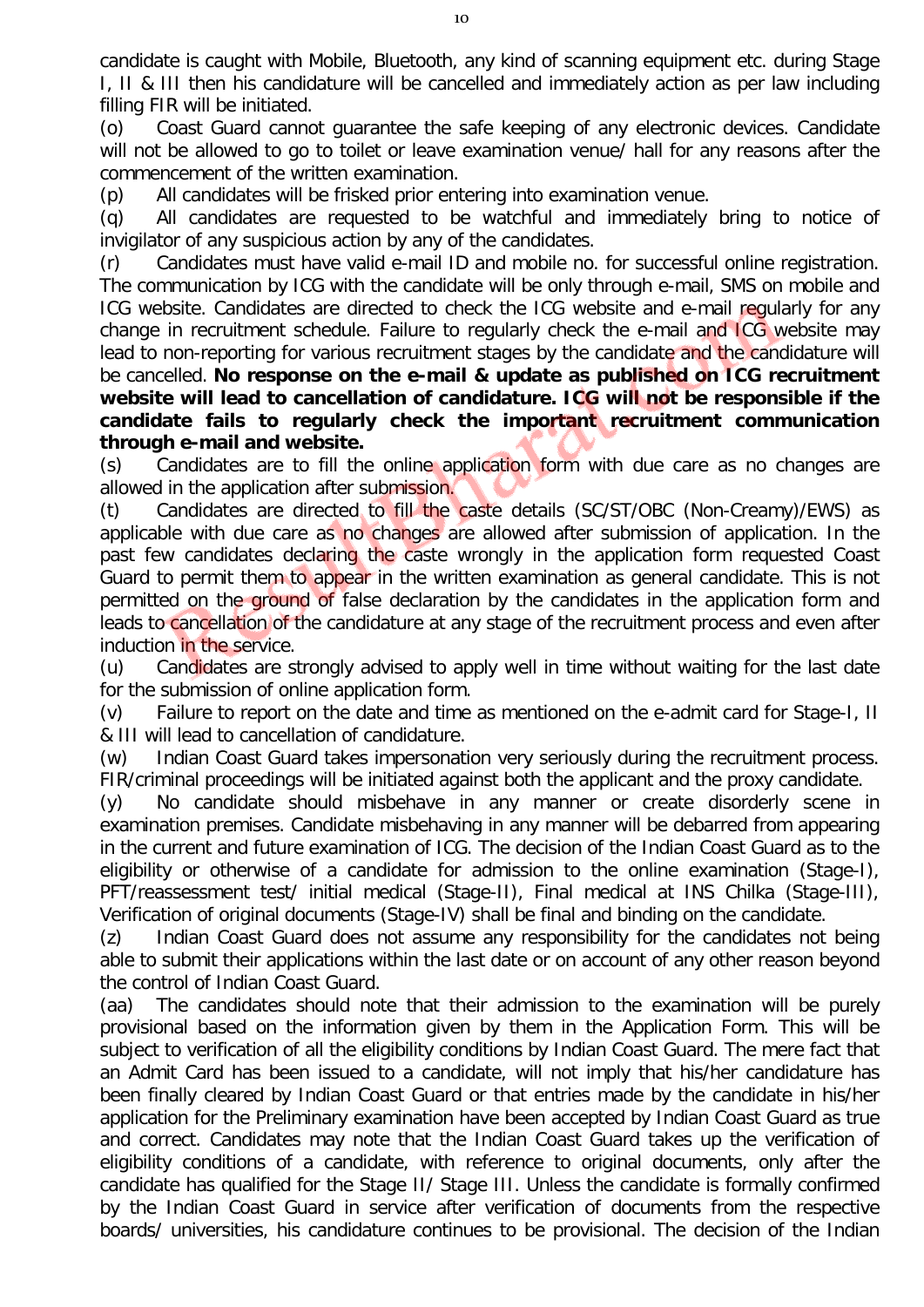Coast Guard as to the eligibility or otherwise of a candidate for admission to the Examination shall be final.

(ab) The possibility for occurrence of some problems in the administration of the examinations cannot be ruled out completely, which may impact examination and/ or result from being generated. In that event, every effort will be made to rectify such problem, which may include movement of candidates, delay in examination. Conduct of a re-examination is at the absolute discretion of Indian Coast Guard/ examination conducting body. Candidates will not have any claim for a re-examination. Candidates not willing to move or not willing to participate in the delayed process of examination shall be summarily rejected from the process.

(ac) Please note that corrigendum, if any, issued on the above advertisement, will be published only on the website **[https://joinindiancoastguard.cdac.in](https://joinindiancoastguard.cdac.in/)** and candidates are to regularly visit the website for any corrigendum. Indian Coast Guard shall not be accountable if the candidate fails to see the corrigendum issued on the website and does not act accordingly or does not comply with the necessary corrigendum.

13. **Travel Expenses.** SC/ST candidates, who are not employed by the Central/State Government, will be reimbursed ordinary  $II<sup>nd</sup>$  class fare by train/ Govt. bus/steamer charges as per central government regulations by the shortest route if the home station is beyond 30 kms from the place of testing (Stage I) on production of original tickets. SC/ST candidates are to download the travel form from ICG website and submit to Indian Coast Guard.

## 14. **Pay, Perks and Others Benefits**.

(a) **Navik (General Duty)**.Basic pay of Rs. 21700/- (Pay Level-3) plus Dearness Allowance and other allowances based on nature of duty/place of posting as per the prevailing regulations.

(b) **Navik (Domestic Branch)**.Basic Pay Scale for Navik (DB) is 21700/- (Pay Level-3) plus Dearness Allowance and other allowances based on nature of duty/place of posting as per the prevailing regulation.

(c) **Yantrik.** Basic pay Rs. 29200/- (Pay Level-5). In addition, you will be paid Yantrik pay @ Rs. 6200/- plus Dearness Allowance and other allowances based on nature of duty/place of posting as per the prevailing regulation

#### 15. **Promotion and Perquisites**.

(a) Promotion prospects exist upto the rank of **Pradhan Adhikari/ Pradhan Sahayak Engineer** with pay scale Rs. 47600/- (Pay Level 8) plus Yantrik pay @ Rs. 6200/- with Dearness Allowance. Promotion to the Officer cadre is subject to suitability and performance.

## (b) **Other Benefits**.

(i) Free ration and clothing as per the existing rules. Free medical treatment for self and family including dependent parents.

(ii) Government accommodation for self & family on nominal license fee or HRA as approved by Government.

(iii) 45 days Earned leave and 08 days Casual leave every year with Leave Travel Concession (LTC) for self, family and dependent parents as per Government rules.

- (iv) Contributory Pension Scheme and Gratuity on retirement.
- (v) Canteen and various loan facilities.
- (iv) ECHS medical facilities after retirement.

(c) **Insurance Cover**. Insurance cover (on contribution) of Rs. 50 lakhs for Enrolled Personnel is applicable.

**Note**: - Pay, perks, promotion, insurance cover and other benefits are subject to change as per Government Orders.